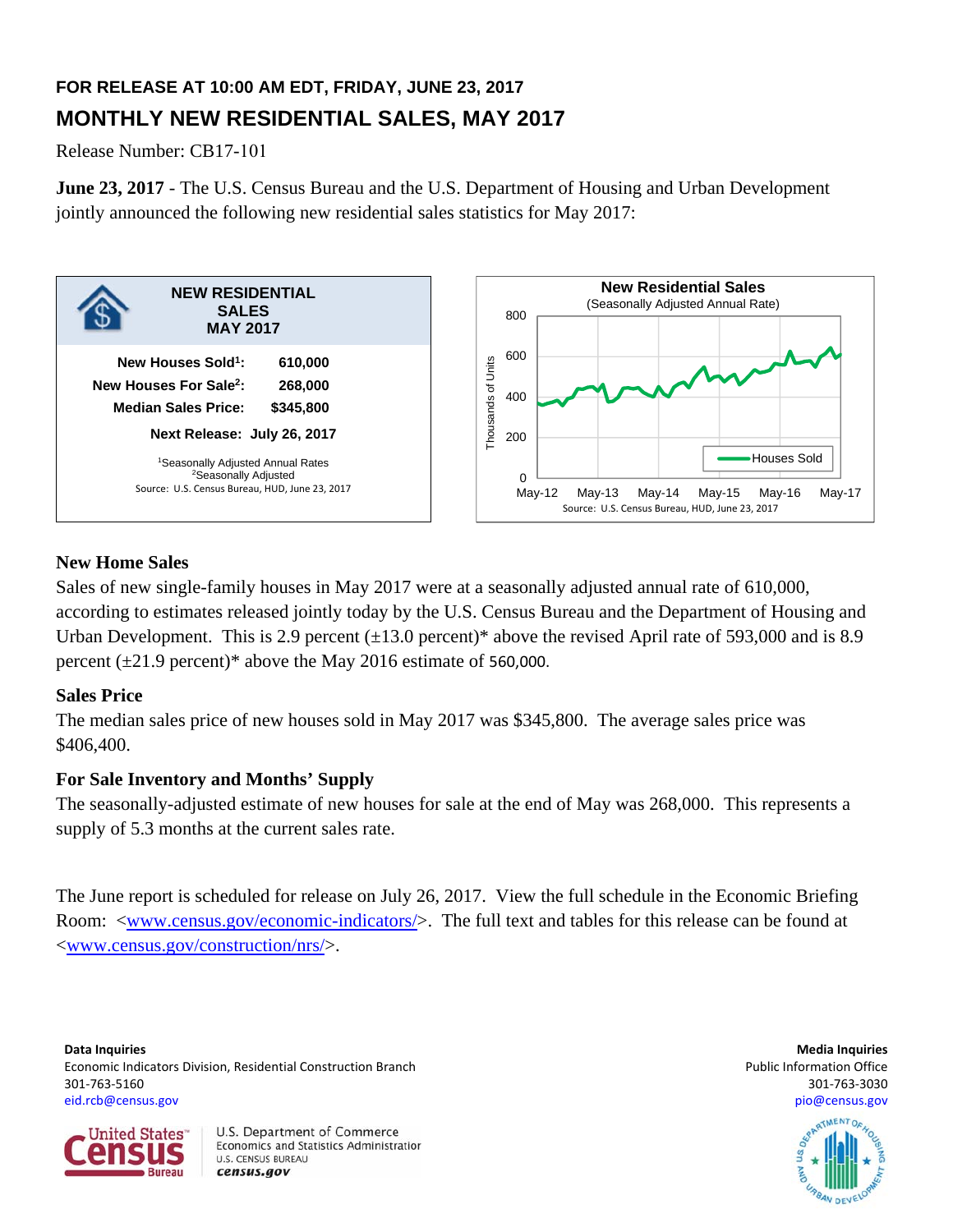# **EXPLANATORY NOTES**

These statistics are estimated from sample surveys. They are subject to sampling variability as well as nonsampling error including bias and variance from response, nonreporting, and undercoverage. Estimated average relative standard errors of the preliminary data are shown in the tables. Whenever a statement such as "2.5 percent  $(\pm 3.2\%)$  above" appears in the text, this indicates the range (-0.7 to +5.7 percent) in which the actual percent change is likely to have occurred. All ranges given for percent changes are 90-percent confidence intervals and account only for sampling variability. If a range does not contain zero, the change is statistically significant. If it does contain zero, the change is not statistically significant; that is, it is uncertain whether there was an increase or decrease. The same policies apply to the confidence intervals for percent changes shown in the tables. Changes in seasonally adjusted statistics often show irregular movement. It takes 6 months to establish a trend for new houses sold. Preliminary new home sales figures are subject to revision due to the survey methodology and definitions used. The survey is primarily based on a sample of houses selected from building permits. Since a "sale" is defined as a deposit taken or sales agreement signed, this can occur prior to a permit being issued. An estimate of these prior sales is included in the sales figure. On average, the preliminary seasonally adjusted estimate of total sales is revised about 3 percent. Changes in sales price data reflect changes in the distribution of houses by region, size, etc., as well as changes in the prices of houses with identical characteristics. Explanations of confidence intervals and sampling variability can be found on our website.

<www.census.gov/construction/nrc/how\_the\_data\_are\_collected/>

# **America's Economy Mobile App**

The America's Economy app provides real-time updates for 19 key economic indicators released from the Census Bureau, Bureau of Labor Statistics, and Bureau of Economic Analysis. <www.census.gov/mobile/economy/>

# **API**

The Census Bureau's application programming interface lets developers create custom apps to reach new users and makes key demographic, socio-economic and housing statistics more accessible than ever before. <www.census.gov/developers/>

‐X‐

**\* The 90 percent confidence interval includes zero. In such cases, there is insufficient statistical evidence to conclude that the actual change is different from zero.**

**Data Inquiries Media Inquiries** Economic Indicators Division, Residential Construction Branch **Public Information Construction Branch** Public Information Office 301‐763‐5160 301‐763‐3030 eid.rcb@census.gov pio@census.gov



U.S. Department of Commerce Economics and Statistics Administration **U.S. CENSUS BUREAU** census.gov

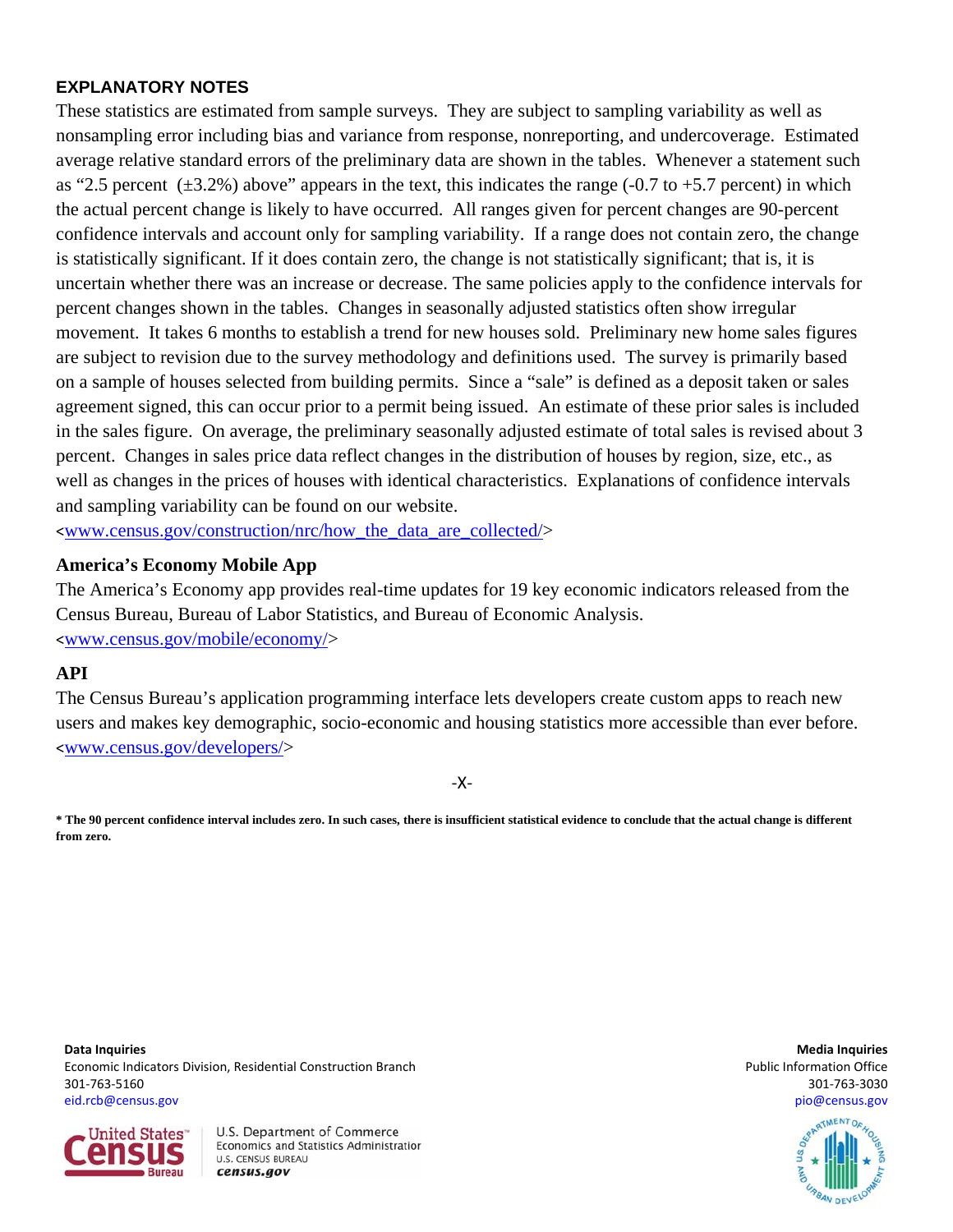### **New Privately-Owned Houses Sold and For Sale**

(Thousands of Units. Detail may not add to total because of rounding.)

#### **Table 1a - Seasonally adjusted**

|                                                                  |               |          | Sold during period <sup>1</sup> |        |        |               |        | For sale at end of period |       |   |                          | Median      | Average     |
|------------------------------------------------------------------|---------------|----------|---------------------------------|--------|--------|---------------|--------|---------------------------|-------|---|--------------------------|-------------|-------------|
| Period                                                           | United        | North-   | Mid-                            |        |        | United        | North- | Mid-                      |       |   | Months'                  | sales price | sales price |
|                                                                  | <b>States</b> | east     | west                            | South  | West   | <b>States</b> | east   | west                      | South |   | West supply <sup>2</sup> | $($ \$)     | $($ \$)     |
| 2016                                                             |               |          |                                 |        |        |               |        |                           |       |   |                          |             |             |
|                                                                  | 560           | 33       | 72                              | 313    | 142    | 241           | X      | Χ                         | Χ     | Χ | 5.2                      | Χ           | Χ           |
|                                                                  | 559           | 29       | 75                              | 320    | 135    | 243           | Χ      | Χ                         |       |   | 5.2                      |             |             |
|                                                                  | 627           | 37       | 79                              | 369    | 142    | 237           | χ      | X                         |       |   | 4.5                      |             |             |
|                                                                  | 567           | 23       | 66                              | 338    | 140    | 241           | χ      | X                         |       |   | 5.1                      |             |             |
|                                                                  | 570           | 31       | 75                              | 329    | 135    | 242           | X      | Χ                         |       | X | 5.1                      |             |             |
| October.                                                         | 577           | 34       | 68                              | 336    | 139    | 248           | Χ      | X                         |       | X | 5.2                      |             |             |
|                                                                  | 579           | 30       | 77                              | 314    | 158    | 248           | Χ      | Χ                         |       | X | 5.1                      |             |             |
| $December \dots \dots \dots \dots \dots \dots \dots \dots \dots$ | 548           | 37       | 65                              | 286    | 160    | 256           | X      | Χ                         |       | X | 5.6                      | Χ           | Χ           |
| 2017                                                             |               |          |                                 |        |        |               |        |                           |       |   |                          |             |             |
| January                                                          | 599           | 43       | 73                              | 338    | 145    | 261           | Χ      | Χ                         |       | X | 5.2                      | Χ           |             |
|                                                                  | 615           | 34       | 86                              | 336    | 159    | 263           | Χ      | Χ                         |       | Χ | 5.1                      | Χ           |             |
| March $(r)$                                                      | 644           | 38       | 86                              | 346    | 174    | 264           | X      | Χ                         |       |   | 4.9                      |             |             |
|                                                                  | 593           | 37       | 74                              | 339    | 143    | 264           | Χ      | Χ                         |       |   | 5.3                      |             |             |
|                                                                  | 610           | 33       | 55                              | 360    | 162    | 268           | X      | X                         | X     |   | 5.3                      | X           | x           |
| Average RSE $(\%)$ <sup>3</sup>                                  |               | 24       | 18                              | 11     | 10     | 5             | X      | X                         |       |   |                          |             | Χ           |
| Percent Change <sup>4</sup>                                      |               |          |                                 |        |        |               |        |                           |       |   |                          |             |             |
| May. 2017 from Apr. 2017.                                        | 2.9%          | $-10.8%$ | $-25.7%$                        | 6.2%   | 13.3%  | 1.5%          | X      | x                         | Х     | Х | 0.0%                     | X           |             |
| 90 percent confidence interval <sup>5</sup>                      | ± 13.0        | ± 28.5   | ± 20.4                          | ± 21.7 | ± 25.5 | ± 1.4         | Χ      | Χ                         | Χ     | Χ | ± 13.4                   | X           |             |
| May. 2017 from May. 2016.                                        | 8.9%          | 0.0%     | $-23.6%$                        | 15.0%  | 14.1%  | 11.2%         | х      | Х                         | Х     | Х | 1.9%                     | Х           |             |
| 90 percent confidence interval $\frac{5}{2}$                     | ± 21.9        | ± 32.1   | ± 27.7                          | ± 37.0 | ± 32.1 | ± 5.1         | Χ      | Χ                         |       | X | ± 20.6                   | Χ           | Х           |

#### **Table 1b - Not seasonally adjusted**

|                                                                                |                |                | Sold during period |       |                          |               |        | For sale at end of period |       |                |                | Median         | Average     |
|--------------------------------------------------------------------------------|----------------|----------------|--------------------|-------|--------------------------|---------------|--------|---------------------------|-------|----------------|----------------|----------------|-------------|
| Period                                                                         | United         | North-         | Mid-               |       |                          | United        | North- | Mid-                      |       |                | Months'        | sales price    | sales price |
|                                                                                | <b>States</b>  | east           | west               | South | West                     | <b>States</b> | east   | west                      | South | West           | supply         | $($ \$)        | $($ \$)     |
|                                                                                | 501            | 24             | 61                 | 286   | 130                      | 235           | 24     | 32                        | 124   | 55             | X              | 296,400        | 360,600     |
|                                                                                | 561            | 32             | 69                 | 318   | 142                      | 257           | 27     | 33                        | 133   | 64             | X              | 316,200        | 372,500     |
|                                                                                | 3              | 10             | 11                 |       | $\overline{\mathcal{A}}$ | 5             | 13     | 10                        | 6     |                |                | $\overline{3}$ |             |
|                                                                                | 242            | 14             | 28                 | 137   | 63                       | Χ             | Χ      | Χ                         | Χ     | X              | Χ              | Χ              |             |
|                                                                                | 271            | 16             | 32                 | 153   | 71                       |               | X      | X                         |       |                |                |                |             |
|                                                                                | 3              | 13             | 11                 |       | 5                        | $\chi$        | X      | X                         | Χ     | X              |                | X              |             |
| Year to date percent change <sup>4</sup>                                       | 12.2%          | 10.2%          | 13.5%              | 11.9% | 12.7%                    | X             | X      | X                         | X     | X              | х              | Х              | x           |
| 90 percent confidence interval <sup>5</sup>                                    | ± 7.1          | ± 25.3         | ± 18.3             | ± 9.9 | ± 9.8                    | X             | X      | Χ                         |       | Χ              |                |                | Χ           |
| 2016                                                                           |                |                |                    |       |                          |               |        |                           |       |                |                |                |             |
|                                                                                | 53             | 3              |                    | 29    | 14                       | 238           | 24     | 31                        | 127   | 56             | 4.5            | 296,000        | 350,000     |
| $June \dots \dots \dots \dots \dots \dots \dots \dots \dots \dots \dots \dots$ | 50             | $\overline{3}$ |                    | 28    | 12                       | 243           | 26     | 32                        | 128   | 58             | 4.8            | 321,600        | 364,300     |
|                                                                                | 54             | 3              |                    | 32    | 12                       | 236           | 25     | 31                        | 122   | 58             | 4.4            | 295,000        | 355,000     |
|                                                                                | 46             | $\overline{2}$ |                    | 26    | 12                       | 242           | 26     | 32                        | 125   | 59             | 5.3            | 302,400        | 364,700     |
|                                                                                | 44             | $\overline{3}$ | h                  | 25    | 10                       | 248           | 27     | 32                        | 129   | 60             | 5.6            | 323,700        | 372,800     |
|                                                                                | 46             | 3              |                    | 27    | 11                       | 250           | 27     | 32                        | 130   | 61             | 5.5            | 302,000        | 340,600     |
| November                                                                       | 40             | $\overline{a}$ | 5                  | 22    | 11                       | 252           | 27     | 33                        | 131   | 62             | 6.3            | 318,300        | 364,600     |
| December                                                                       | 39             | $\mathbf{3}$   |                    | 21    | 11                       | 257           | 27     | 33                        | 133   | 64             | 6.5            | 332,700        | 390,100     |
| 2017                                                                           |                |                |                    |       |                          |               |        |                           |       |                |                |                |             |
| January                                                                        | 45             | 3              | 5                  | 26    | 11                       | 259           | 27     | 33                        | 135   | 64             | 5.8            | 317.400        | 361,800     |
|                                                                                | 51             | $\overline{2}$ | 6                  | 28    | 14                       | 259           | 26     | 33                        | 137   | 63             | 5.1            | 298.000        | 370,500     |
| March $(r)$                                                                    | 61             | 3              | 8                  | 34    | 17                       | 262           | 26     | 35                        | 140   | 61             | 4.3            | 320.100        | 382,800     |
|                                                                                | 57             |                | 8                  | 32    | 14                       | 259           | 25     | 34                        | 139   | 61             | 4.6            | 310.200        | 367,700     |
|                                                                                | 58             |                |                    | 33    | 16                       | 265           | 25     | 37                        | 142   | 61             | 4.6            | 345,800        | 406,400     |
| Average RSE $(\%)^3$                                                           | $\overline{7}$ | 24             | 18                 | 11    | 10                       | 5             | 12     | 10                        | 6     | $\overline{7}$ | $\overline{7}$ | 4              | 5           |

p Preliminary

r Revised

S Does not meet publication standards because tests for identifiable and stable seasonalilty do not meet reliability standards

X Not applicable

<sup>1</sup> Seasonally-adjusted houses sold are published at annual rates

<sup>2</sup> Ratio of houses for sale to houses sold

<sup>3</sup> Average relative standard error for the latest 6-month period

<sup>4</sup> Computed using unrounded data

<sup>5</sup> See the Explanatory Notes in the accompanying text for an explantion of 90 percent confidence intervals

Source: U.S. Census Bureau and U.S. Department of Housing and Urban Development, New Residential Sales, June 23, 2017. Additional information on the survey methodology may be found at <http://www.census.gov/construction/nrs/how\_the\_data\_are\_collected/>.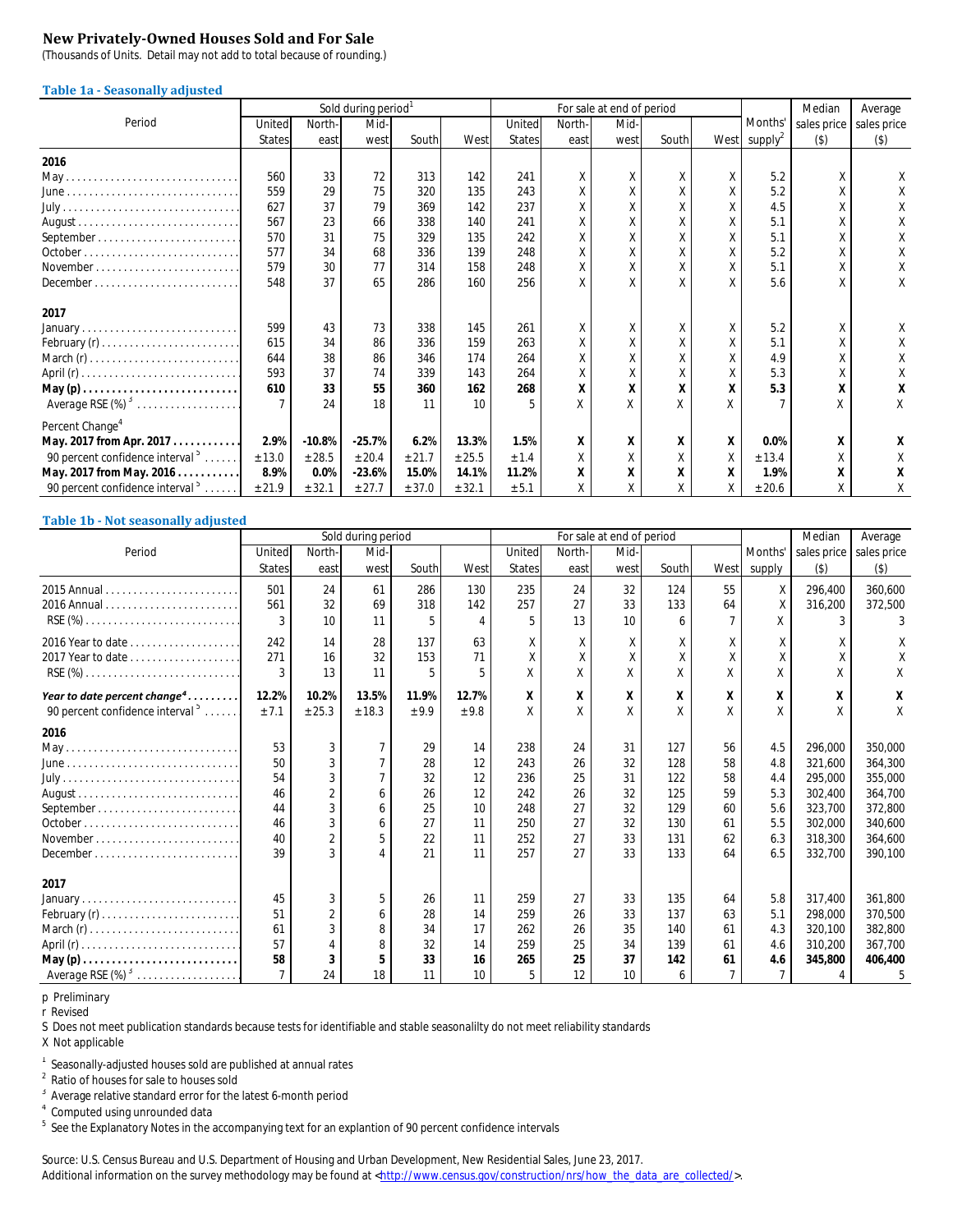### **New Privately-Owned Houses Sold, by Sales Price**

(Thousands of Units. Detail may not add to total because of rounding.)

### **Table 2a - Number of Houses<sup>1</sup>**

|                                                                  |       |           |              |              | Price Ranges |              |              |           |
|------------------------------------------------------------------|-------|-----------|--------------|--------------|--------------|--------------|--------------|-----------|
| Period                                                           |       | Under     | \$150,000    | \$200,000    | \$300,000    | \$400,000    | \$500,000    | \$750,000 |
|                                                                  | Total | \$150,000 | to \$199,999 | to \$299,999 | to \$399,999 | to \$499,999 | to \$749,000 | and over  |
|                                                                  | 501   | 27        | 69           | 159          | 102          | 63           | 54           | 28        |
|                                                                  | 561   | 24        | 73           | 158          | 132          | 79           | 66           | 30        |
| $RSE(%)$                                                         |       | 20        | 17           |              |              |              | o            | 12        |
| 2016                                                             |       |           |              |              |              |              |              |           |
|                                                                  | 53    |           | 9            | 16           | 13           |              |              |           |
|                                                                  | 50    |           | h.           | 15           | 12           |              |              |           |
|                                                                  | 54    |           |              | 17           | 13           |              |              |           |
|                                                                  | 46    |           |              | 15           | 11           |              |              |           |
|                                                                  | 44    |           |              | 13           | 11           |              |              |           |
|                                                                  | 46    |           |              | 14           | 11           |              |              |           |
| November                                                         | 40    |           |              | 13           |              |              |              |           |
| $December \dots \dots \dots \dots \dots \dots \dots \dots \dots$ | 39    |           |              | 10           | 11           |              |              |           |
| 2017                                                             |       |           |              |              |              |              |              |           |
|                                                                  | 45    |           |              | 14           | 12           |              |              |           |
|                                                                  | 51    |           |              |              |              |              |              |           |
|                                                                  | 61    |           |              | 17           | 15           |              |              |           |
|                                                                  | 57    |           |              | 22           | 12           |              |              |           |
|                                                                  | 58    |           |              | 14           | 16           |              |              |           |
| Average RSE $(\%)^2$                                             |       | 39        | 28           |              | 16           | 18           | 20           | 26        |

### **Table 2b - Percent Distribution**

|        |       |           |              |              | Price Ranges |              |              |           |
|--------|-------|-----------|--------------|--------------|--------------|--------------|--------------|-----------|
| Period |       | Under     | \$150,000    | \$200,000    | \$300,000    | \$400,000    | \$500,000    | \$750,000 |
|        | Total | \$150,000 | to \$199,999 | to \$299,999 | to \$399,999 | to \$499,999 | to \$749,000 | and over  |
|        | 100   | 5         | 14           | 32           | 20           | 13           | 11           |           |
|        | 100   |           | 13           | 28           | 23           | 14           | 12           |           |
|        | X     |           |              |              |              |              |              |           |
| 2016   |       |           |              |              |              |              |              |           |
|        | 100   |           | 17           | 30           | 24           | 11           | Ω            |           |
|        | 100   |           | 12           | 30           | 23           | 18           | 11           |           |
|        | 100   |           | 15           | 31           | 24           | 14           |              |           |
|        | 100   |           | 11           | 32           | 24           | 12           | 11           |           |
|        | 100   |           | 13           | 28           | 25           | 13           | 13           |           |
|        | 100   |           | 16           | 30           | 24           | 15           |              |           |
|        | 100   |           | 10           | 32           | 23           | 15           | 13           |           |
|        | 100   |           | 10           | 26           | 28           | 15           | 13           |           |
| 2017   |       |           |              |              |              |              |              |           |
|        | 100   |           | 9            | 31           | 27           | 11           | 15           |           |
|        | 100   |           | 13           | 34           | 18           | 17           | 10           |           |
|        | 100   |           | 10           | 28           | 25           | 13           | 14           |           |
|        | 100   |           | 8            | 39           | 21           | 16           | 10           |           |
|        | 100   |           | 10           | 24           | 28           | 15           | 11           |           |
|        | Χ     |           | 3            |              |              |              |              |           |

p Preliminary

r Revised

S Does not meet publication standards because tests for identifiable and stable seasonalilty do not meet reliability standards

X Not applicable

 $^1$  Houses for which sales price was not reported have been distributed proportionally to those for which sales price was reported

 $2$  Average relative standard error for the latest 6-month period

Source: U.S. Census Bureau and U.S. Department of Housing and Urban Development, New Residential Sales, June 23, 2017. Additional information on the survey methodology may be found at <http://www.census.gov/construction/nrs/how\_the\_data\_are\_collected/>.